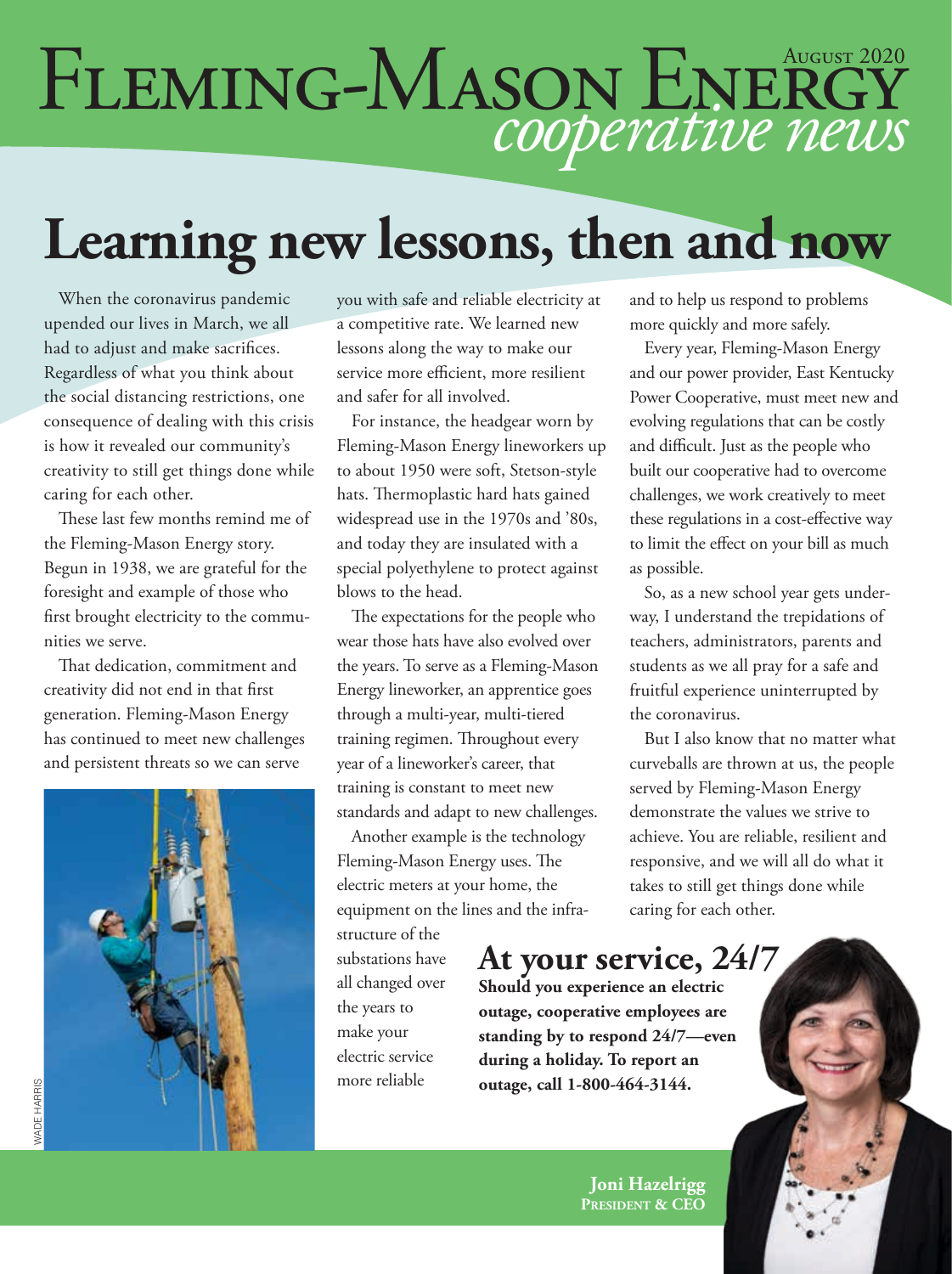

A Touchstone Energy<sup>®</sup> Cooperative

Contact us: In Fleming County: (606) 845.2661

Other Counties: (800) 464.3144

Hours:  $7:30$  A.M.  $-4:30$  P.M.

Editor Lori K. Ulrich President & CEO

Joni Hazelrigg

Board of Directors Lonnie Vice CHAIRMAN

> Tom Saunders Vice Chairman

Dina Gooding Secretary treasurer

Other Directors Timothy S. Eldridge Rick Hord John M. Roe Regina Rose

> Attorneys Marvin Suit Earl Rogers III

Follow us on: **Rounded square** Only use blue and/or white. For more details check out our Brand Guidelines.

#### *Congratulations to our 2020 Annual Meeting Scholarship finalists*



**Dakota Davis** *Bath County High School*



**Sarah Davenport** *Fleming County High School*



**Madison McRoberts** *Lewis County High School*



**Andrew Unthank** *Robertson County High School*



**Kaitlyn Hilton** *Rowan County Senior High School*



**Carlea Hutchinson** *Bath County High School*



**Aliyah Horsley** *Lewis County High School*



**Samuel O'Keefe** *Lewis County High School*



**Presley Fannin** *Rowan County Senior High School*



**Anna Marie Porter** *Saint Patrick School*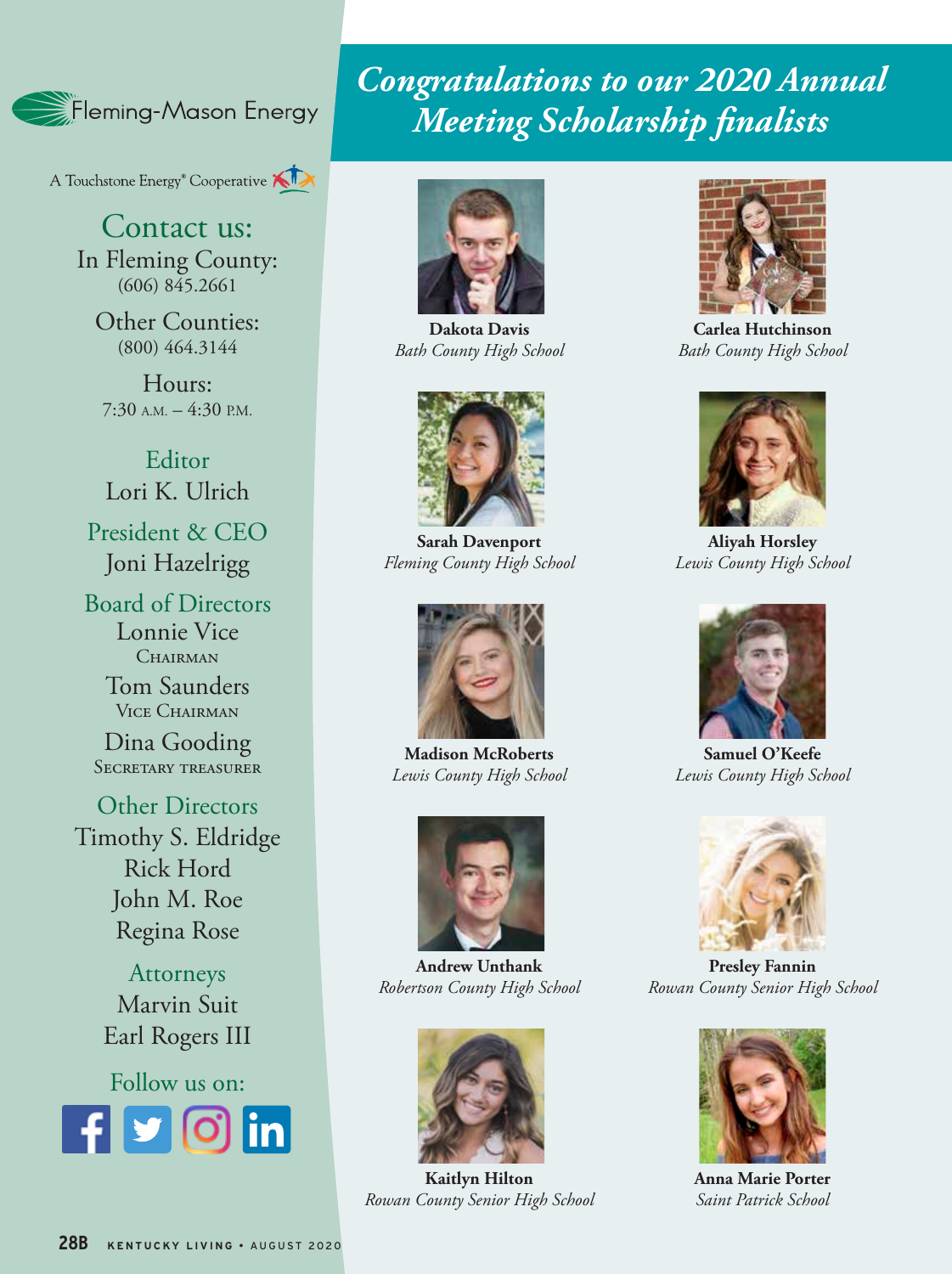# **Fleming-Mason Energy thanks veterans selected for Honor Flight**

Improving the quality of life for those we serve is our everyday mission at Fleming-Mason Energy. In addition to providing safe, affordable and reliable electricity, one of the ways we demonstrate this commitment is through an Honor Flight for our veterans.

This event flies veterans from World War II, the Korean War or the Vietnam War to Washington, D.C., to see the monuments dedicated to their service, but the August flight had to be canceled due to health concerns related to COVID-19.

This year's flight would have included 70 veterans from across the state.

Fleming-Mason Energy will continue its support next year when the cooperative-sponsored tour resumes. The mission will again be coordinated by Honor Flight Kentucky.

For 10 years now, your co-op and Kentucky's Touchstone Energy Cooperatives have sponsored the allexpenses-paid trip to Washington, D.C.

Participants fly from Lexington's Blue Grass Airport to Washington,



D.C., for a full day of honors and sightseeing. They visit the World War II, Korean War and Vietnam War memorials on the National Mall. The group also tours memorials dedicated to those who served in the Air Force and Marine Corps in Arlington, Virginia. One of the biggest highlights of the day is viewing the changing of the guard ceremony at the Tomb of the Unknown Soldier in Arlington National Cemetery.

Any veteran interested in participating can learn more about the opportunity and submit an application at https://honorflightky.org.

#### **2020 Washington Youth Tour finalists**



**Peyton Hall** *Fleming County High School*



**Jersey Stanfield** *Lewis County High School*



**Leyten Thayer** *Lewis County High School*



**Madison Welch** *Lewis County High School*